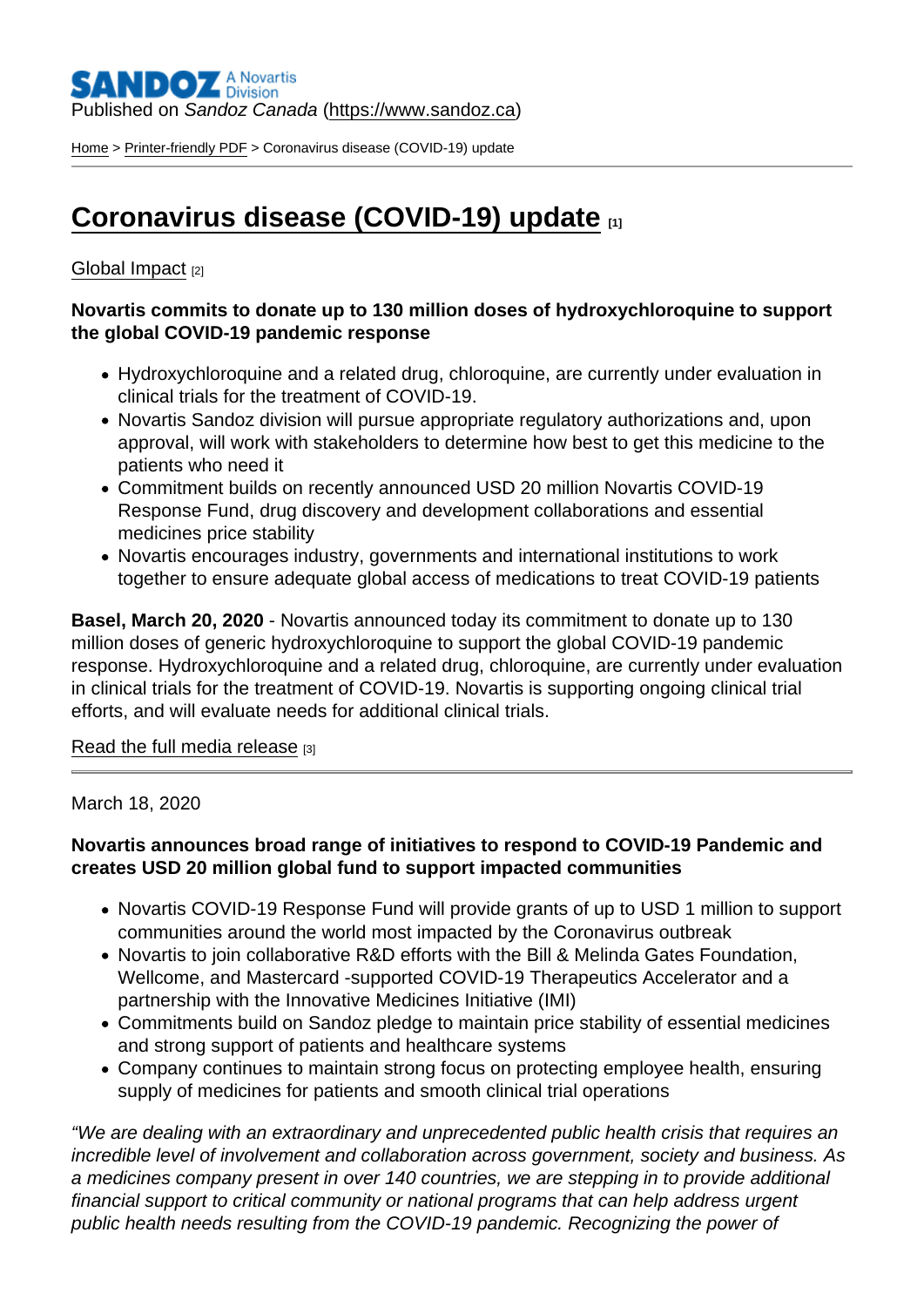working together as an industry, we are also bringing the talent and capabilities of our industryleading R&D organization to two leading and important collaborative R&D initiatives." - Vas Narasimhan , CEO of Novartis

Basel, March 17, 2019 - Novartis today announced a broad set of measures to support the global response to the COVID-19 pandemic. These measures include the creation of a global fund to support communities around the world impacted by the COVID-19 pandemic as well as the company's decision to join two key cross-industry R&D initiatives.

### [Read the full media release](https://www.novartis.com/news/media-releases/novartis-announces-broad-range-initiatives-respond-covid-19-pandemic-creates-usd-20-million-global-fund-support-impacted-communities) [4]

### March 16, 2020

As the Coronavirus (COVID-19) continues to spread globally, our primary concern at Novartis and Sandoz remains the health and safety of our associates and patients globally, and it is important that we protect them.

With that in mind, effective Monday, March 16 2020, all Novartis and Sandoz employees within Europe, US and Canada are requested to work from home, with the exception of those working in laboratories, manufacturing sites and in the field. In Canada, fieldbased employees have also been asked to work from home . This measure is valid for three weeks until April 3, 2020. We will continuously assess the situation and adapt accordingly.

Some governments around the world are providing local guidance that is stricter than this Novartis global guidance. In those cases, the local guidance takes precedence.

Given the nature of some of the work undertaken at Novartis/Sandoz, it is not possible for everyone to work remotely. By reducing the numbers of associates visiting our sites, we can protect those employees who cannot work offsite.

In addition to the measures above, Novartis/Sandoz has updated its general international travel restriction. All international business travel requires approval from an executive level manager – at Sandoz Canada, it is the North American head of Sandoz. Similarly, business travel within Canada requires approval from the President and General Manager of Sandoz Canada.

Novartis/Sandoz remains responsive to any developments regarding coronavirus and will take all necessary steps to protect its associates and patients as the situation evolves.

#### March 11, 2020

As Novartis continues to closely monitor the coronavirus situation, our primary concern is the health and safety of our associates and patients globally. We will continue to deliver our medicines to patients around the world and we do not anticipate supply chain disruption at this time.

Sandoz Canada would like to reassure its customers and patients that we have enough stock to cover production needs for the short to mid-term. In addition, in order to ensure the continuity of our product supply, our local and global teams have performed an assessment in regards to products, components and API sourced abroad and we have increased our forecast on some targeted Sandoz products whose demand could be expected to increase